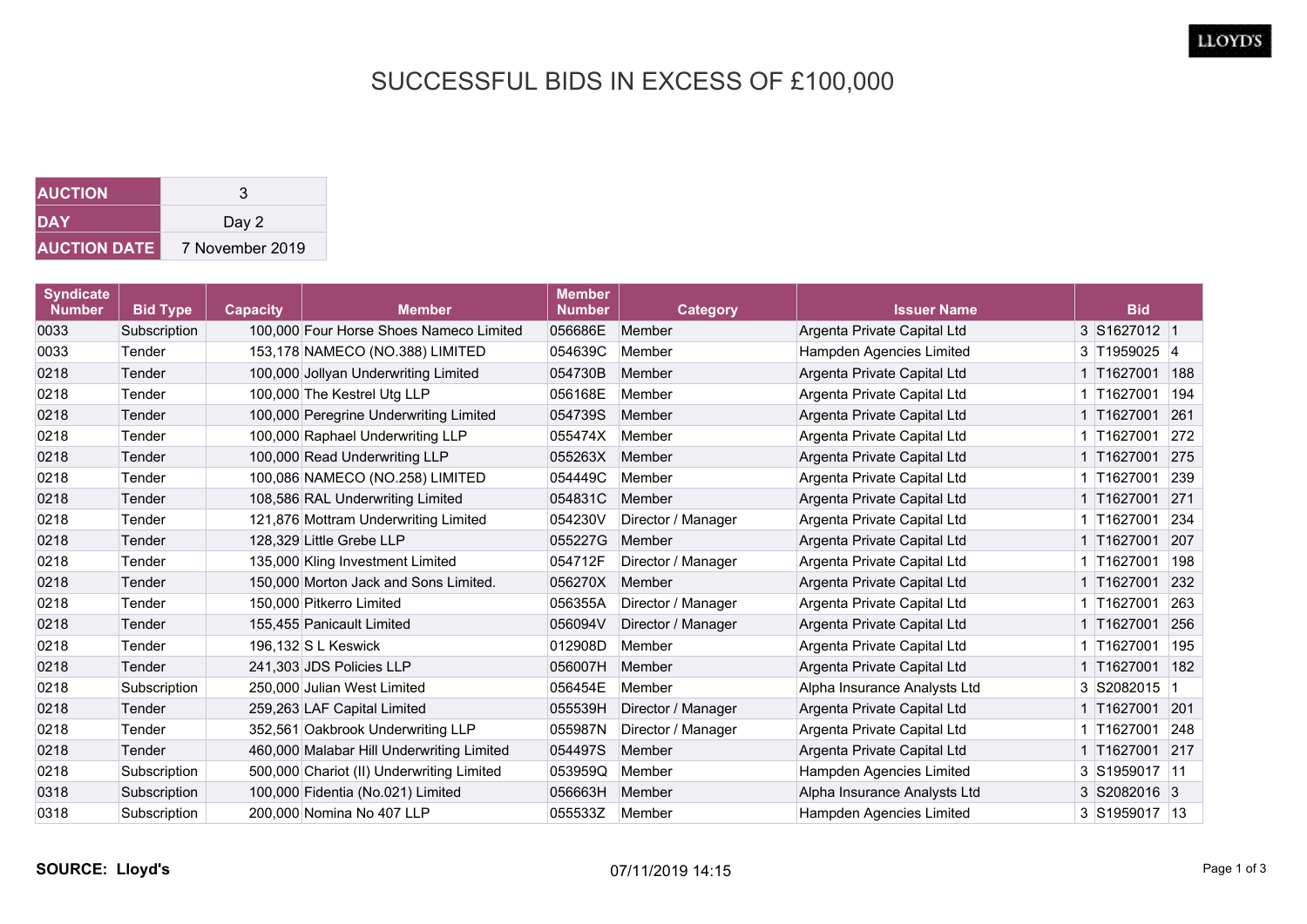## SUCCESSFUL BIDS IN EXCESS OF £100,000

| <b>Syndicate</b><br><b>Number</b> | <b>Bid Type</b> | <b>Capacity</b> | <b>Member</b>                                | <b>Member</b><br><b>Number</b> | <b>Category</b>                        | <b>Issuer Name</b>                 | <b>Bid</b>     |  |
|-----------------------------------|-----------------|-----------------|----------------------------------------------|--------------------------------|----------------------------------------|------------------------------------|----------------|--|
| 0510                              | Tender          |                 | 115,000 Silver Lining 55 Limited             | 054213J                        | Director / Manager                     | Argenta Private Capital Ltd        | 3 T1627018 9   |  |
| 0510                              | Tender          |                 | 130,000 M G H Heald                          | 038549D                        | Director / Manager                     | Argenta Private Capital Ltd        | 3 T1627018 10  |  |
| 0510                              | Tender          |                 | 145,047 Carrick Capital (UK) Limited         | 054651H                        | Director / Manager                     | Argenta Private Capital Ltd        | 3 T1627018 8   |  |
| 0510                              | Tender          |                 | 234,260 Ransome's Underwriting Limited       | 055592F                        | Member                                 | Argenta Private Capital Ltd        | 3 T1627018 16  |  |
| 0510                              | Tender          |                 | 500,000 ICP Capital Limited                  | 055027B                        | Body corporate under<br>common control | <b>ICP General Partner Limited</b> | 3 T2078022 22  |  |
| 0557                              | Subscription    |                 | 100,000 Jennings Underwriting Limited        | 054205A                        | Director / Manager                     | Argenta Private Capital Ltd        | 3 S1627013 47  |  |
| 0557                              | Tender          |                 | 111,280 Welles Underwriting Limited          | 054952S                        | Member                                 | Alpha Insurance Analysts Ltd       | 1 T2082002 7   |  |
| 0557                              | Tender          |                 | 150,537 C A G Keeling                        | 007526X                        | Member                                 | Hampden Agencies Limited           | 1 T1959001 165 |  |
| 0557                              | Subscription    |                 | 200,000 Fidentia (No.021) Limited            | 056663H                        | Member                                 | Alpha Insurance Analysts Ltd       | 3 S2082013 27  |  |
| 0557                              | Subscription    |                 | 250,000 Carrick Capital (UK) Limited         | 054651H                        | Director / Manager                     | Argenta Private Capital Ltd        | 3 S1627013 48  |  |
| 0609                              | Subscription    |                 | 100,000 Four Horse Shoes Nameco Limited      | 056686E                        | Member                                 | Argenta Private Capital Ltd        | 3 S1627012 38  |  |
| 0609                              | Subscription    |                 | 320,938 ICP Capital Limited                  | 055027B                        | Body corporate under<br>common control | <b>ICP General Partner Limited</b> | 3 S2078014 14  |  |
| 0623                              | Subscription    |                 | 100,000 Ice House Street (No. 1) Limited     | 056080X                        | Member                                 | Alpha Insurance Analysts Ltd       | 3 S2082015 7   |  |
| 0623                              | Subscription    |                 | 736,617 ICP Capital Limited                  | 055027B                        | Body corporate under<br>common control | <b>ICP General Partner Limited</b> | 3 S2078013 13  |  |
| 1969                              | Tender          |                 | 100,000 Fidentia No. 079 LLP                 | 055069B                        | Member                                 | Alpha Insurance Analysts Ltd       | 1 T2082001 65  |  |
| 1969                              | Subscription    |                 | 100,000 T G Congdon                          | 052985A                        | Member                                 | Hampden Agencies Limited           | 3 S1959015 7   |  |
| 1969                              | Subscription    |                 | 100,000 BGM Underwriting Limited             | 055028J                        | Member                                 | Argenta Private Capital Ltd        | 3 S1627010 80  |  |
| 1969                              | Tender          |                 | 109,382 Julian West Limited                  | 056454E                        | Member                                 | Alpha Insurance Analysts Ltd       | 1 T2082001 66  |  |
| 1969                              | Tender          |                 | 200,000 W Marais                             | 030084K                        | Member                                 | Alpha Insurance Analysts Ltd       | 1 T2082001 64  |  |
| 1969                              | Subscription    |                 | 250,000 Wiesco Limited                       | 054345V                        | Director / Manager                     | Argenta Private Capital Ltd        | 3 S1627010 77  |  |
| 2010                              | Subscription    |                 | 100,000 Fidentia (No.021) Limited            | 056663H                        | Member                                 | Alpha Insurance Analysts Ltd       | 3 S2082016 5   |  |
| 2121                              | Subscription    |                 | 100,000 Fidentia (No.021) Limited            | 056663H                        | Member                                 | Alpha Insurance Analysts Ltd       | 3 S2082016 7   |  |
| 2121                              | Subscription    |                 | 140,000 Fidentia (No.021) Limited            | 056663H                        | Member                                 | Alpha Insurance Analysts Ltd       | 3 S2082016 8   |  |
| 2121                              | Subscription    |                 | 150,000 Reazur Limited                       | 056429H                        | Member                                 | Argenta Private Capital Ltd        | 2 R1627004 3   |  |
| 2121                              | Subscription    |                 | 150,000 D J De M Coulthard                   | 021281G                        | Staff member                           | Hampden Agencies Limited           | 3 S1959015 8   |  |
| 2121                              | Subscription    |                 | 250,000 Nomina No 407 LLP                    | 055533Z                        | Member                                 | Hampden Agencies Limited           | 3 S1959017 64  |  |
| 2121                              | Tender          |                 | 646,404 NAMECO (NO.388) LIMITED              | 054639C                        | Member                                 | Hampden Agencies Limited           | 3 T1959025 27  |  |
| 2121                              | Subscription    |                 | ARGENTA UNDERWRITING NO.3<br>800,000 LIMITED | 055062D                        | Controlled body<br>corporate           | Argenta Private Capital Ltd        | 3 S1627011 1   |  |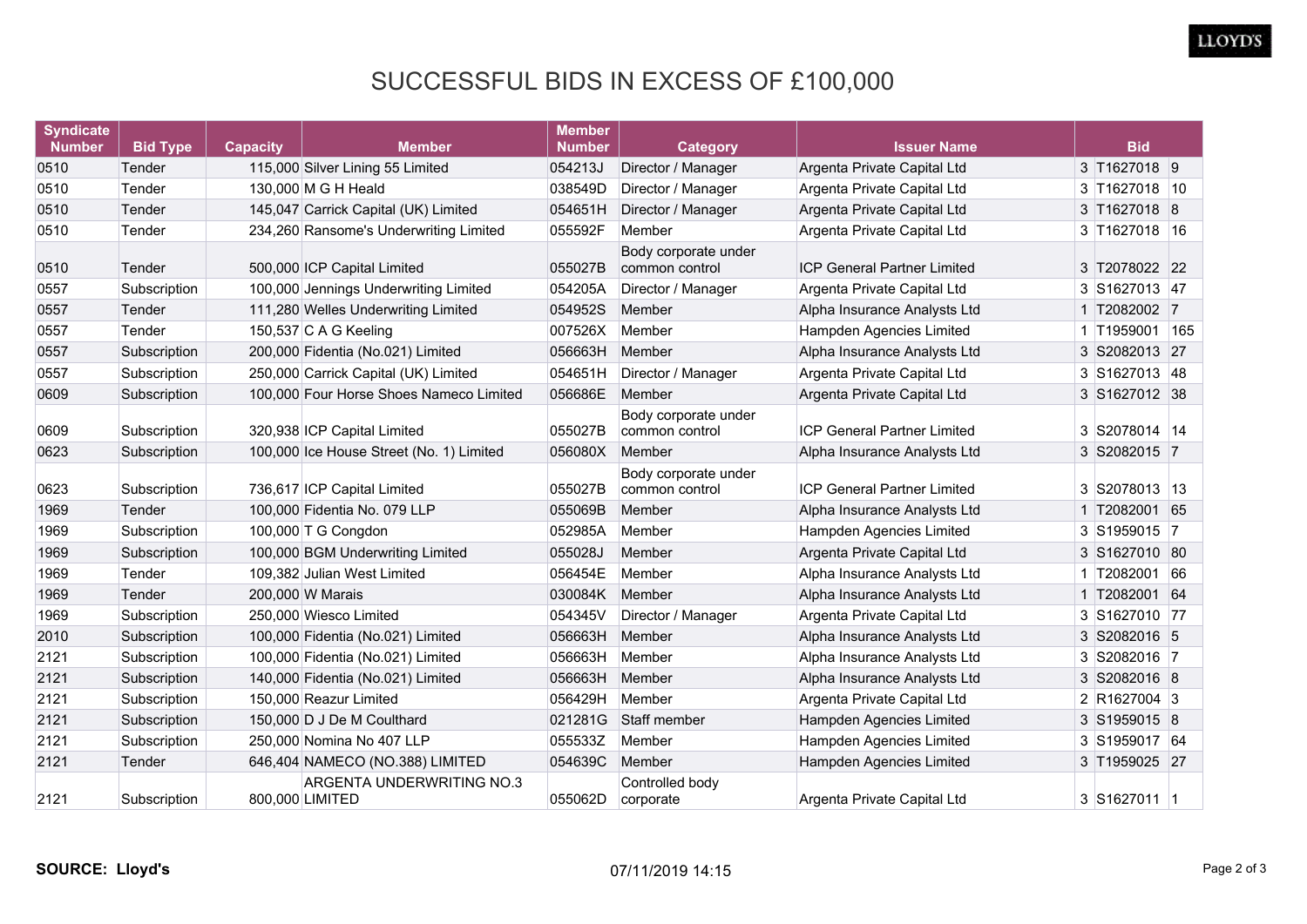## SUCCESSFUL BIDS IN EXCESS OF £100,000

| <b>Syndicate</b> |                 |                   | <b>Member</b>                             | <b>Member</b><br><b>Number</b> |                                 | <b>Issuer Name</b>           | <b>Bid</b>    |               |
|------------------|-----------------|-------------------|-------------------------------------------|--------------------------------|---------------------------------|------------------------------|---------------|---------------|
| <b>Number</b>    | <b>Bid Type</b> | <b>Capacity</b>   |                                           |                                | <b>Category</b>                 |                              |               |               |
| 2121             | Subscription    | 3,083,005 LIMITED | ARGENTA UNDERWRITING NO.3                 | 055062D                        | Controlled body<br>corporate    | Argenta Private Capital Ltd  | 3 S1627011 2  |               |
| 2121             | Tender          |                   | 4,898,672 Ransome's Underwriting Limited  | 055592F                        | Member                          | Argenta Private Capital Ltd  | 3 T1627018 45 |               |
| 2689             | Tender          |                   | 100,001 Nameco (No. 1302) Limited         | 056612K                        | Member                          | Hampden Agencies Limited     | 3 T1959020 26 |               |
| 2689             | Tender          |                   | 123,260 NAMECO (NO.544) LIMITED           | 054803B                        | Member                          | Hampden Agencies Limited     | 3 T1959019 11 |               |
| 2689             | Tender          |                   | 139,780 Chanterelle Underwriting Limited  | 054699X                        | Member                          | Hampden Agencies Limited     | 2 T1959017    | 115           |
| 2689             | Tender          |                   | 173,187 G R W Wright                      | 009567G                        | Member                          | Hampden Agencies Limited     | 2 T1959017    | $ 118\rangle$ |
| 2689             | Tender          |                   | 216,891 Nomina No 589 LLP                 | 056354L                        | Member                          | Hampden Agencies Limited     | 2 T1959017    | 129           |
| 2689             | Tender          |                   | 225,336 Nameco (No. 1200) Limited         | 056417F                        | Member                          | Hampden Agencies Limited     | 2 T1959009 17 |               |
| 2689             | Tender          |                   | 298,001 Nomina (No. 1290) Limited         | 056592E                        | Member                          | Nomina (No1290) Ltd          | 3 T6592001 1  |               |
| 2689             | Subscription    |                   | 500,000 Chariot (II) Underwriting Limited | 053959Q                        | Member                          | Hampden Agencies Limited     | 3 S1959017 71 |               |
| 2689             | Tender          |                   | 822,698 Nomina (No. 1289) Limited         | 056591V                        | Member                          | Nomina (No1289) Ltd          | 3 T6591001 1  |               |
| 2791             | Tender          |                   | 230,992 Meacock Underwriting Limited      | 054206H                        | Corporate member /<br>candidate | S.A. Meacock & Co Limited    | 3 T2043001 1  |               |
| 2791             | Tender          |                   | 1,000,000 Map Capital Limited             | 054754F                        | Corporate member /<br>candidate | <b>MAP Capital Limited</b>   | 3 T4754008 8  |               |
| 5886             | Subscription    |                   | 100,000 Oriana Underwriting Limited       | 055907F                        | Member                          | Alpha Insurance Analysts Ltd | 3 S2082013 45 |               |